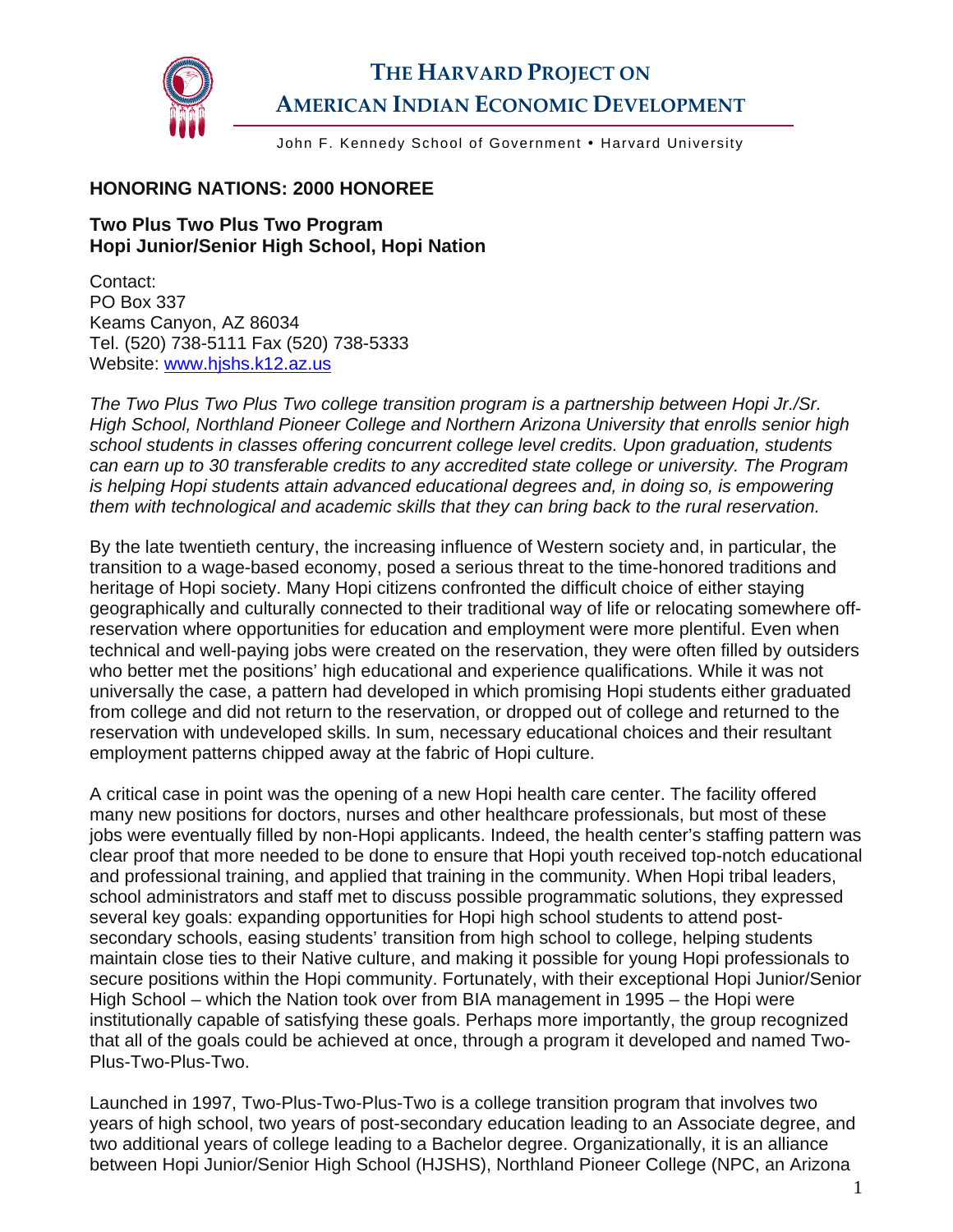community college) and Northern Arizona University (NAU). Operationally, Two-Plus-Two-Plus-Two is a concurrent credit program, which means that students who are enrolled in the Program earn college credits toward an Associate or Bachelor degree while taking qualified classes at HJSHS. Credit-conferring classes are taught on-site by HJSHS faculty certified to teach at the community college level and by NPC faculty and also off-site via interactive educational television. Credits earned are transferable to any accredited state college or university.

As noted, the Program's ultimate goal is to increase the number of skilled Hopi professionals on the reservation. To reach it, Two-Plus-Two-Plus-Two takes a creative approach to the preliminary problem – keeping families together at home while simultaneously enabling youth to seek postsecondary credit that helps pave the way toward a college degree. While they are still in the familiar, supportive and traditional atmosphere of the Hopi Reservation, Two-Plus-Two-Plus-Two familiarizes students with the demands of college-level curricula through direct experience, thus increasing their skills, confidence and chances of educational success. With its focus on science and math, the Program's curriculum is appropriate to the Hopi community's needs and is economically meaningful. And, through collaboration with existing programs, such as NAU's Upward Bound program and Educational Talent Search and the University of Arizona's Health Careers Pathway Program, Two-Plus-Two-Plus-Two is able to provide Hopi students with topnotch career development services and guidance. Thus, the Program fosters a link between home and higher education that could be the difference between leaving the reservation forever or returning to vital reservation-based jobs and the Hopi way of life.

The distance learning component of the Two-Plus-Two-Plus-Two Program deserves special attention, as it is not simply a group of high school students watching a pre-taped university lecture. The Program has incorporated the latest interactive technology, including T-100 Internet capability and an advanced interactive satellite teleconference system, so that students can participate in real time with off-site classes. Remarkably, they can even raise their hands and be called on by off-site professors! Other evidence of the effective implementation of the distance learning model is that HJSHS faculty are able to teach cooperatively with the faculty of NPC and NAU. For example, while the Two-Plus-Two-Plus-Two Program's "pre-med" chemistry class is taught primarily over interactive television by a NAU professor, the HJSHS chemistry teacher conducts labs and offers tutorials.

The Program is young, but there are early indications that Two-Plus-Two-Plus-Two is successful. Since the Program's creation, there has been a growing demand for math and science courses at Hopi Junior/Senior High School, and students are clearly being prepared to excel in even the most rigorous college environments. For example, approximately 50 percent of the NAU students enrolled in the pre-med chemistry class mentioned above drop out, but in the 1999-2000 academic year, all eight of the Hopi high school students taking the class completed it successfully. In fact, a HJSHS student earned the highest grade in the class overall. Also since the inception of Two-Plus-Two-Plus-Two, a substantially increased number of Hopi Junior/Senior High School students have enrolled in college. A full 45 percent of the 2001 graduating class will attend two- or four-year institutions of higher education, with three-quarters of those accruing concurrent credit through the Two-Plus-Two-Plus-Two Program. Indeed, interest in higher education has increased so much that both NAU and NPC have made physical investments at Hopi – NAU built a distance learning center at HJSHS, and NPC built a branch building on the HJSHS campus, where it offers nursing training courses. Finally, while no firm data are yet available, it appears that increasing numbers of Hopi students are staying in college. As the Program's first graduates move toward graduation from college and university, even more conclusive indicators of the Program's success will become evident, in reservation return rates, for example, and changing staffing patterns at employment centers like the new health care facility at First Mesa.

Perhaps the most important reason for the Two-Plus-Two-Plus-Two Program's success is its